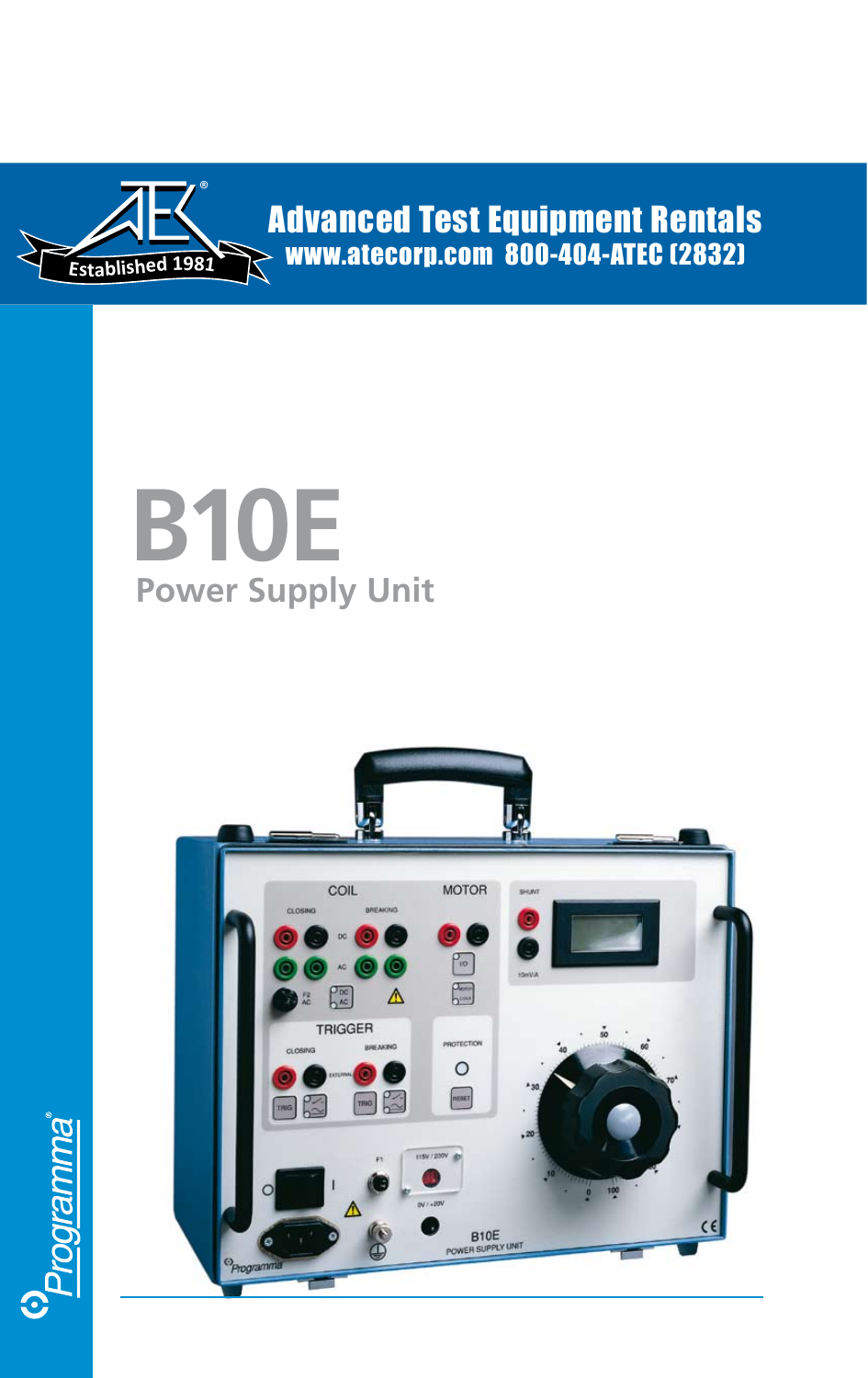

# Power supply unit

A variable DC voltage is needed to test a circuit breaker. Substation batteries should not be used since this entails considerable risk for testing personnel, testing equipment and also for the equipment being tested. The best way to ascertain whether or not solenoids and protective mechanisms are sluggish or set improperly is to perform a test at minimum tripping voltage. The minimum trip voltage test is described in a number of international and national standards such as IEC 62271-100, ANSI C37.09 etc.

B10E™ can be used to test breaker coils in this manner. It provides a ripple-free variable DC voltage that can easily accomodate a high, variable load.

Since there is a separate output for supplying spring-charging motors, the B10E is ideal for testing circuit breakers where auxiliary voltage is not connected (industrial-truck circuit breakers for example).

The compact Power Supply Unit B10E provides reliable assistance to those who do maintenance on high-voltage breakers. The control panel's intuitive layout makes it easy to operate, and the built-in thermal cutout and overload protector make it safe to use. The B10E has been developed in collaboration with breaker manufacturers and testing personnel.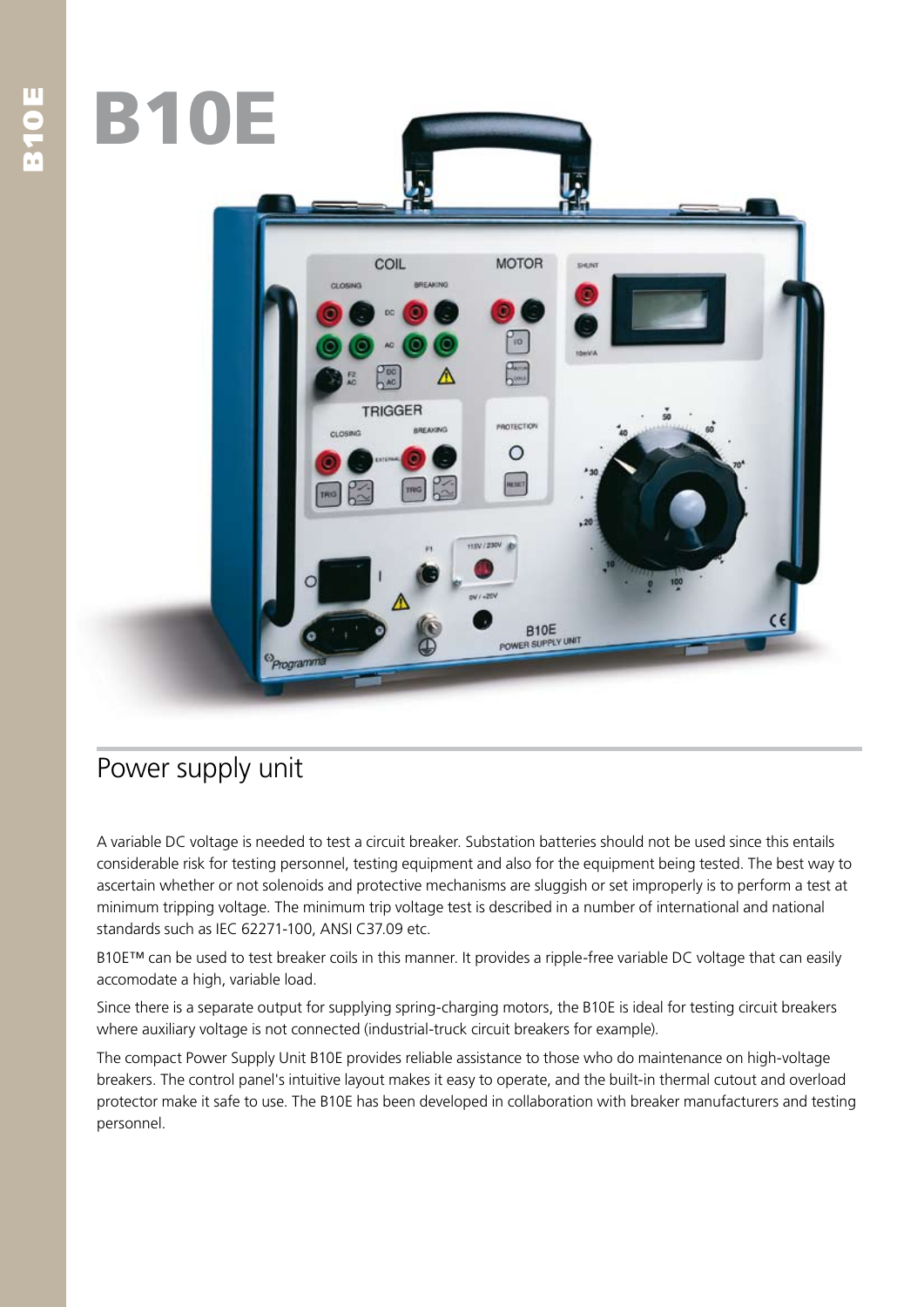# B10E

# Application example

#### IMPORTANT

Read the User's manual before using the instrument.

#### Testing the minimum trip voltage of a circuit breaker

- **1.** Connect Power Supply Unit B10E to the breaker's opening circuit and to the spring-charging motor.
- **2.** Set the desired test voltage using the variac.
- **3.** Activate the trip pulse switch.
- **4.** Repeat steps 2-3 at a higher voltage if the circuit breaker does not trip.

When using the B10E, we recommend that the incoming power be protected by a 16 A wall-socket fuse. The incoming current surge occurring at certain combinations can blow the fuse if a slow-blow 10 A fuse or a quick-action 16 A fuse is used.

To minimize blowing of the wall-socket fuse, the B10E Softstart is equipped with a device that reduces the peak current surges that can blow this fuse. The B10E Softstart will substantially reduce – but will not fully eliminate – the blowing of 10 A fuses.



### **Specifications B10E**

Specifications are valid at nominal input voltage and an ambient temperature of +25°C, (77°F). Specifications are subject to change without notice.

| <b>Environment</b>                                    |                                                                                                                              |
|-------------------------------------------------------|------------------------------------------------------------------------------------------------------------------------------|
| Application field                                     | The instrument is intended for use in<br>high-voltage substations and indus-<br>trial environments.                          |
| Temperature                                           |                                                                                                                              |
| Operating                                             | 0°C to +50°C (32°F to +122°F)                                                                                                |
| Storage & transport                                   | -40°C to +70°C (-40°F to +158°F)                                                                                             |
| Humidity                                              | 5% - 95% RH, non-condensing                                                                                                  |
| <b>CE-marking</b>                                     |                                                                                                                              |
| <b>EMC 89/336/EEC</b>                                 | EMC Directive 89/336/EEC am. by<br>91/263/EEC, 92/31/EEC and 93/68/EEC                                                       |
| LVD                                                   | Low Voltage Directive 73/23/ EEC am.<br>by 93/68/EEC                                                                         |
| General                                               |                                                                                                                              |
| Mains voltage                                         | 115/230 (135/250) V AC, 50/60 Hz                                                                                             |
| Power consumption                                     | 3300 W (max)                                                                                                                 |
| Protection                                            | Thermal cut-outs, +80°C (+176°F)<br>Short-circuit protectors at DC outputs                                                   |
| <b>Dimensions</b>                                     |                                                                                                                              |
| <i>Instrument</i>                                     | 350 x 270 x 220 mm<br>$(13.8'' \times 10.6'' \times 8.7'')$                                                                  |
| Transport case                                        | 610 x 290 x 360 mm<br>$(24.0'' \times 11.4'' \times 14.2'')$                                                                 |
| Weight                                                | 20.8 kg (45.8 lbs)<br>29.3 kg (64.6 lbs) with accessories<br>and transport case                                              |
| Test lead set, with<br>4 mm stackable safety<br>plugs | 2 x 0.25 m (0.8 ft), 2.5 mm <sup>2</sup><br>2 x 0.5 m (1.6 ft), 2.5 mm <sup>2</sup><br>8 x 2 m (6.6 ft), 2.5 mm <sup>2</sup> |
| Display                                               | LCD                                                                                                                          |

| <b>Measurement section</b> |  |
|----------------------------|--|
| Valtmatar digital          |  |

| Voltmeter - digital                                  |                |                                     |                                |                          |
|------------------------------------------------------|----------------|-------------------------------------|--------------------------------|--------------------------|
| Range                                                |                |                                     | $0 - 300$ V DC, $0 - 300$ V AC |                          |
| Resolution                                           |                | 1 <sub>V</sub>                      |                                |                          |
| <i>Inaccuracy</i>                                    |                |                                     | ±1% of displayed value, DC     |                          |
|                                                      |                |                                     | ±2.5% of displayed value, AC   |                          |
| Current shunt                                        |                | 5 A/50 mV ±0.5% (built-in)          |                                |                          |
| <b>Outputs for trip coils, DC outputs</b>            |                |                                     |                                |                          |
| Output voltage                                       |                | 24-250 V DC                         |                                |                          |
| Load interval                                        |                | Max 1 s (at currents over ~50 mA    |                                |                          |
| Ripple                                               |                | 2% peak-to-peak of the preset volt- |                                |                          |
|                                                      |                | age                                 |                                |                          |
| No-load voltage (V) Current (A)                      |                |                                     |                                | Load dependency          |
| 24                                                   | 10             |                                     | $< 6 \%$                       |                          |
| 48                                                   | 10             |                                     | $<$ 3 %                        |                          |
| 110                                                  | 7.9            |                                     | $< 2\%$                        |                          |
| 250                                                  | 3              |                                     | $< 2\%$                        |                          |
| 300                                                  | 1.25           |                                     | < 2 %                          |                          |
| <b>Outputs for trip coils, AC outputs</b>            |                |                                     |                                |                          |
| Output voltage                                       |                | 24-300 V AC                         |                                |                          |
| Load current                                         |                | Max 5 A                             |                                |                          |
| Load interval                                        |                | Max 30 min                          |                                |                          |
| <b>Outputs for spring-charging motor, DC outputs</b> |                |                                     |                                |                          |
| Output voltage                                       |                | 24-300 V DC                         |                                |                          |
| Open circuit volt-<br>age (V)                        | Current<br>(A) | (V)                                 | Load voltage                   | Max load<br>interval (s) |
| 44                                                   | 18             | 24                                  |                                | 20                       |

| aye (v)         | (A) | (V) | <i><u>IIIterval</u></i> |
|-----------------|-----|-----|-------------------------|
| 44              | 18  | 24  | 20                      |
| $\overline{48}$ | 12  | 40  | 60                      |
| $\overline{48}$ | 18  | 30  | 20                      |
| 120             | 12  | 90  | 60                      |
| 120             | 18  | 70  | 20                      |
| 240             | 6   | 200 | 60                      |
| 240             | 9   | 185 | 20                      |

#### Ordering information **Art.No.**  $B$ <sup> $\cdot$ </sup>

| IOE                     |                 |
|-------------------------|-----------------|
| Complete with:          |                 |
| Cable set GA-00032      |                 |
| Transport case GD-00182 | <b>BG-29092</b> |



*Test lead set GA-00032.*